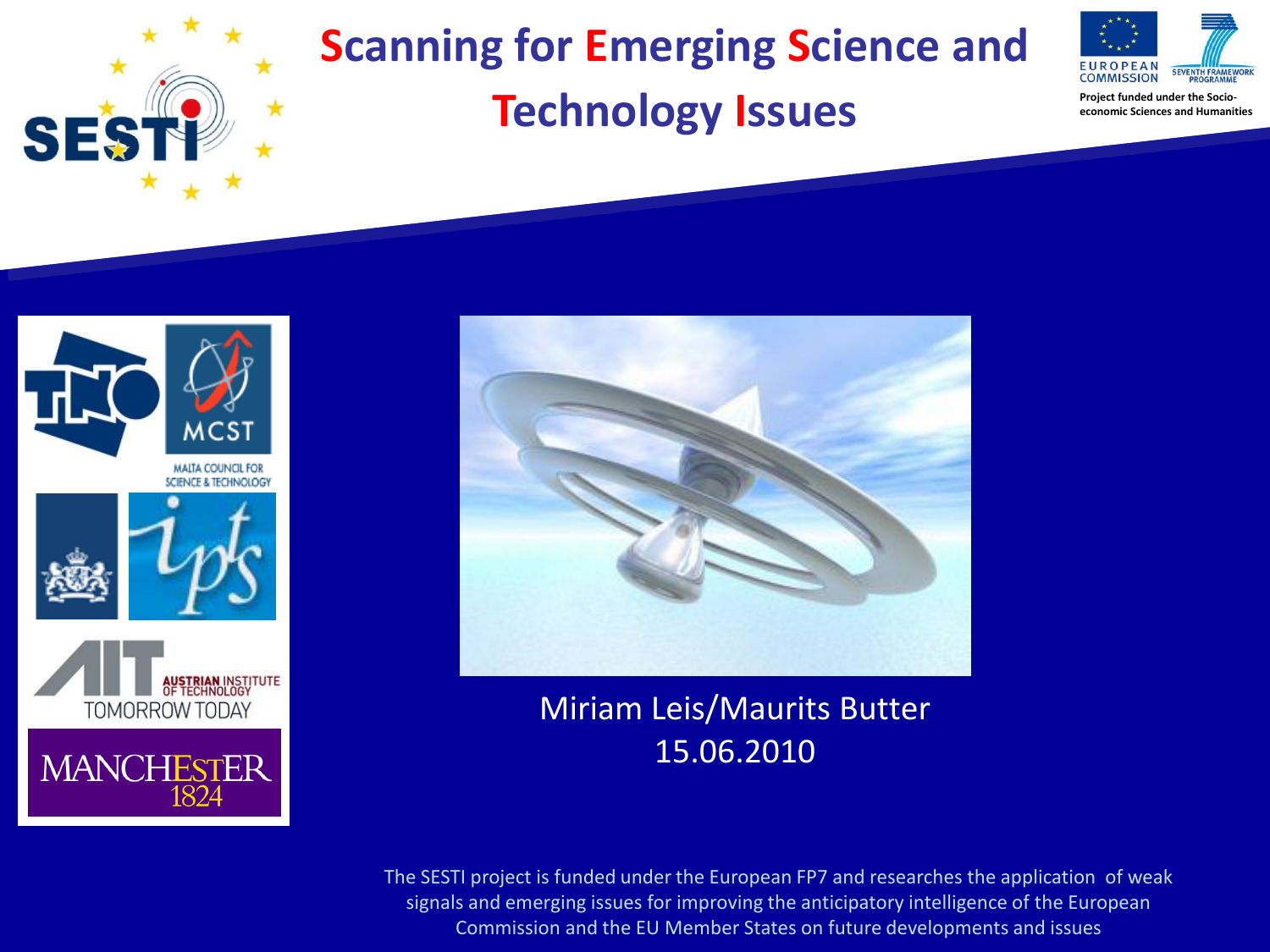

### **Scanning for Emerging Science and Technology Issues**



# Project Overview

- 
- 
- 
- 

- 
- 
- Main addressee : Policy makers
- Client : European Commission
- Duration : 2008 2010
- Category : Foresight Project
- Partners : TNO, University of Manchester, Austrian Institute of Technology, Dutch Ministry of Education, Culture and Science, Malta Council for Science and Technology, IPTS
- Regional focus : Developments relevant for the EU
- Frameset : Energy, health + open subject
	-

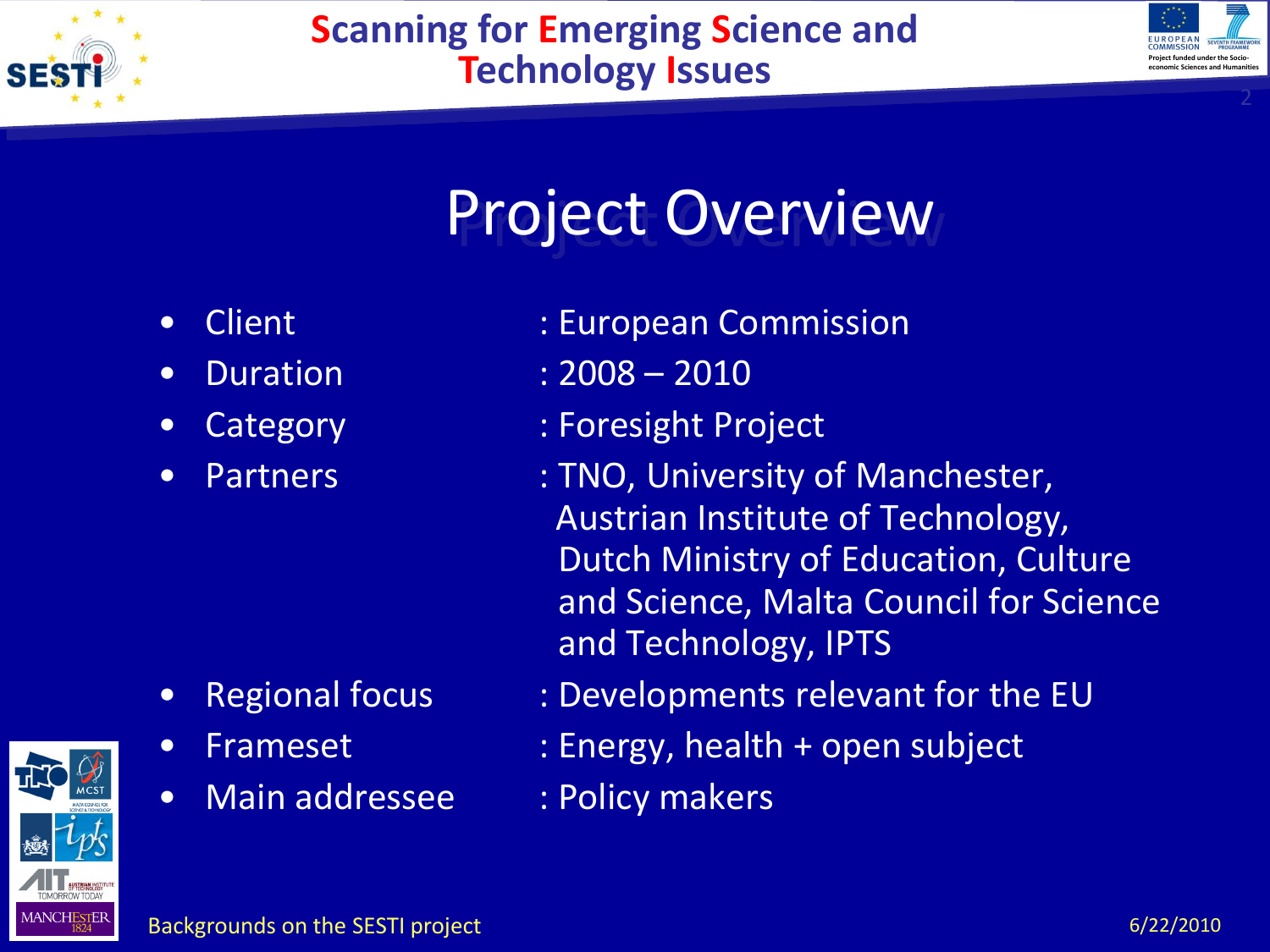



# Overall Objectives of the Project

- **Identifying emerging issues (= potential topics of future relevancy; future 'grand challenges' (?))**
- Researching the added value of weak signal scanning for identifying emerging issues
- eveloping/improving the theoretical concept of weak signals (exploratory + evaluation)
- Assessing the strengths and weaknesses of several scanning methods (exploratory + evaluation)
- Identifying ways to connect scanning to the policy community
- Experimenting with ways to find "weak signals"

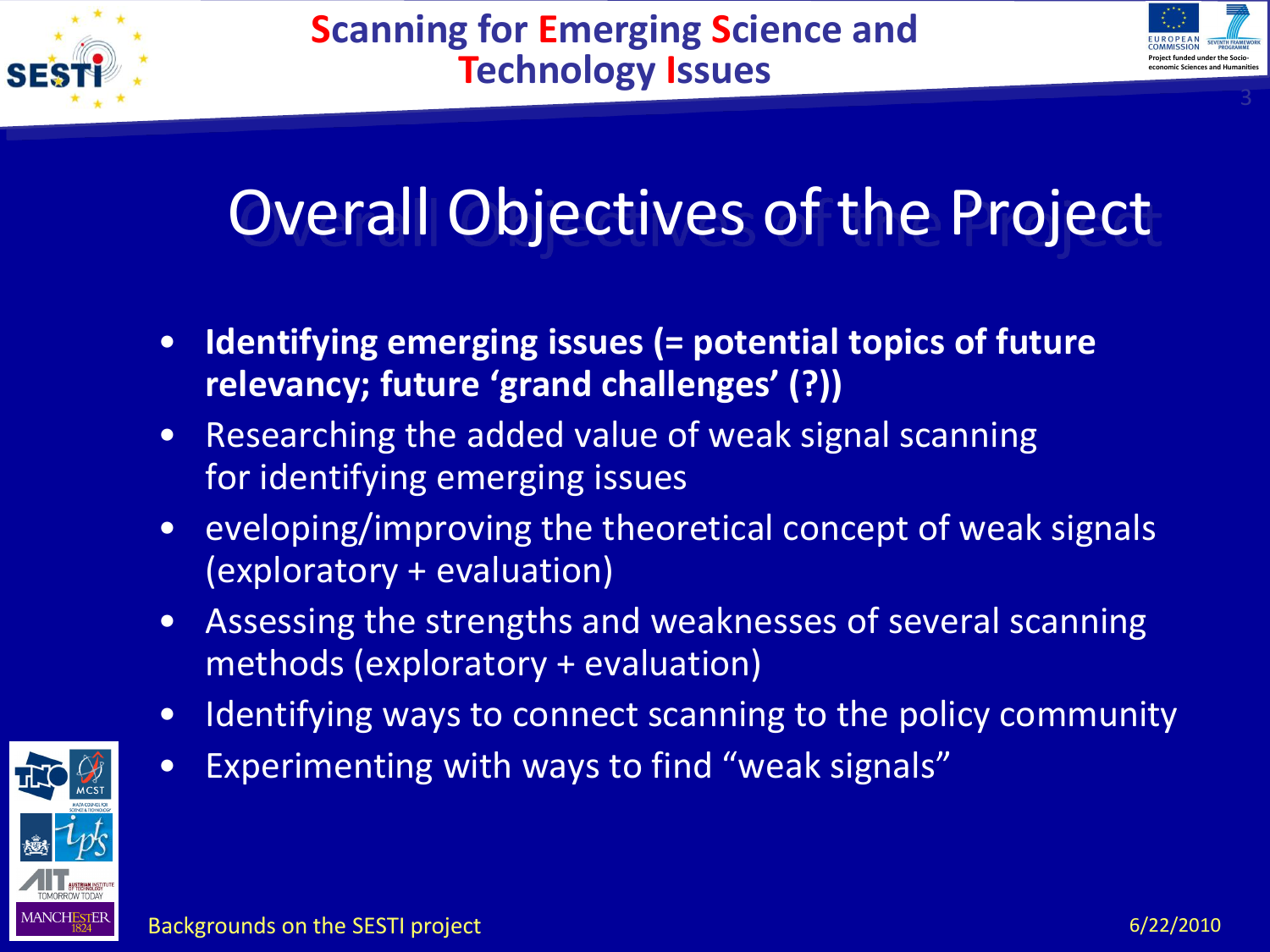

OMORROW TODAY MANCHESTER

### **Scanning for Emerging Science and Technology Issues**





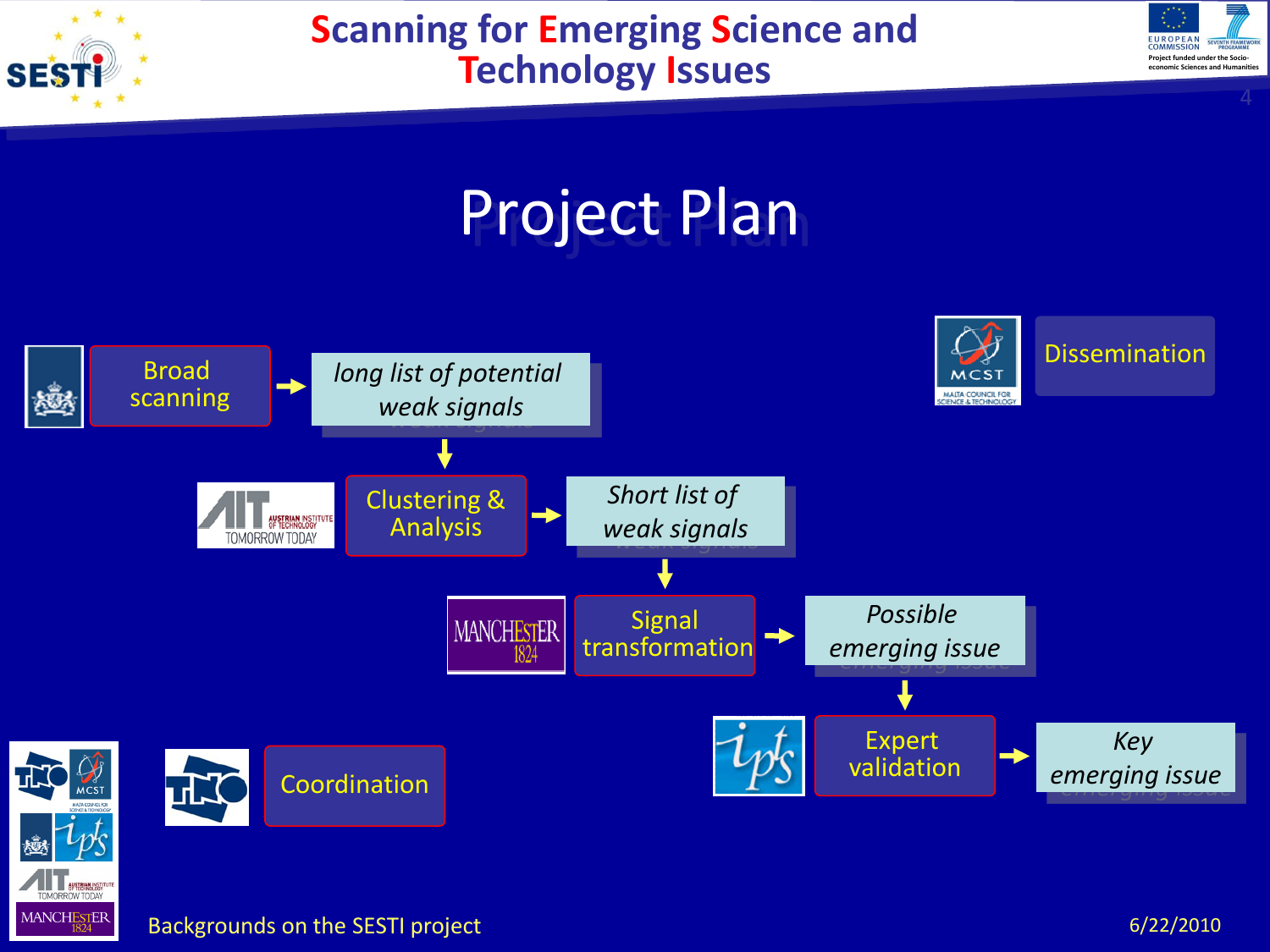



## Major Sources

### **Initial phase, clustering, transformation**

- Foresight communities (social web (blogs, twitter) websites, mailing lists), formal publications, surveys)
- Scientific communities (internet, publications, journals, surveys)
- News sources (social web (blogs, twitter), formal web-news, print media, TV/radio)
- Exchange between foresight communities

### **Validation of findings, ''hypothesis''**

- **Conferences**
- Surveys
- Expert workshops

Backgrounds on the SESTI project and the control of the control of the control of the control of the 6/22/2010

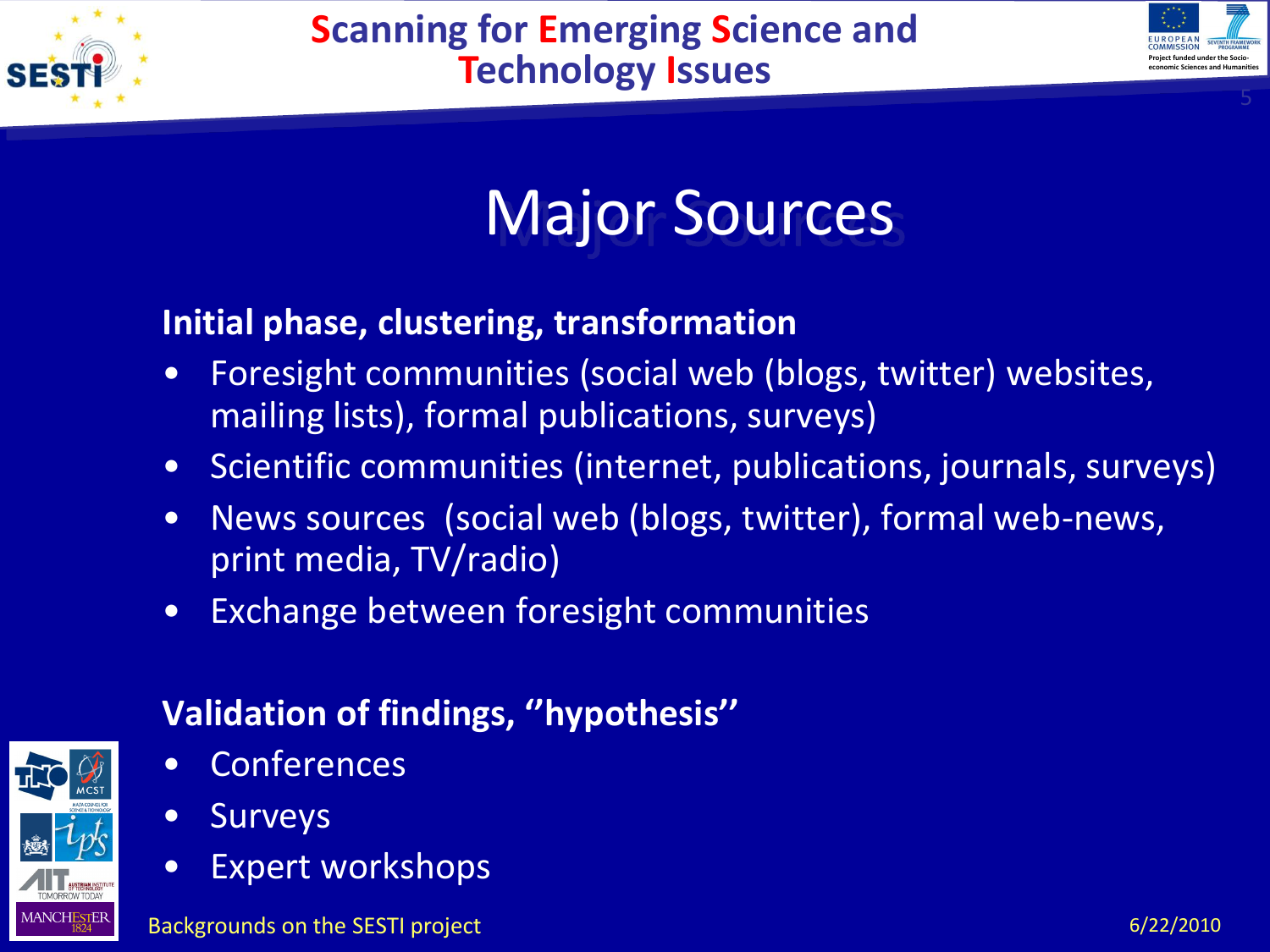



6

## What is a "Weak Signal" (working hypothesis)

- An observable that could be an early warning for change
- It is still not as evident as a trend (or hype) but requires sufficient validation (not mere speculation)
- Novelty to the target audience
- It is often related to other observables
- Different signals could point towards a similar direction which could lead to an emerging issue



Example findings: DIY science & technology, changes in perception about Human Enhancement Technologies, healthyaging towards Life Extension/"anti aging 2.0")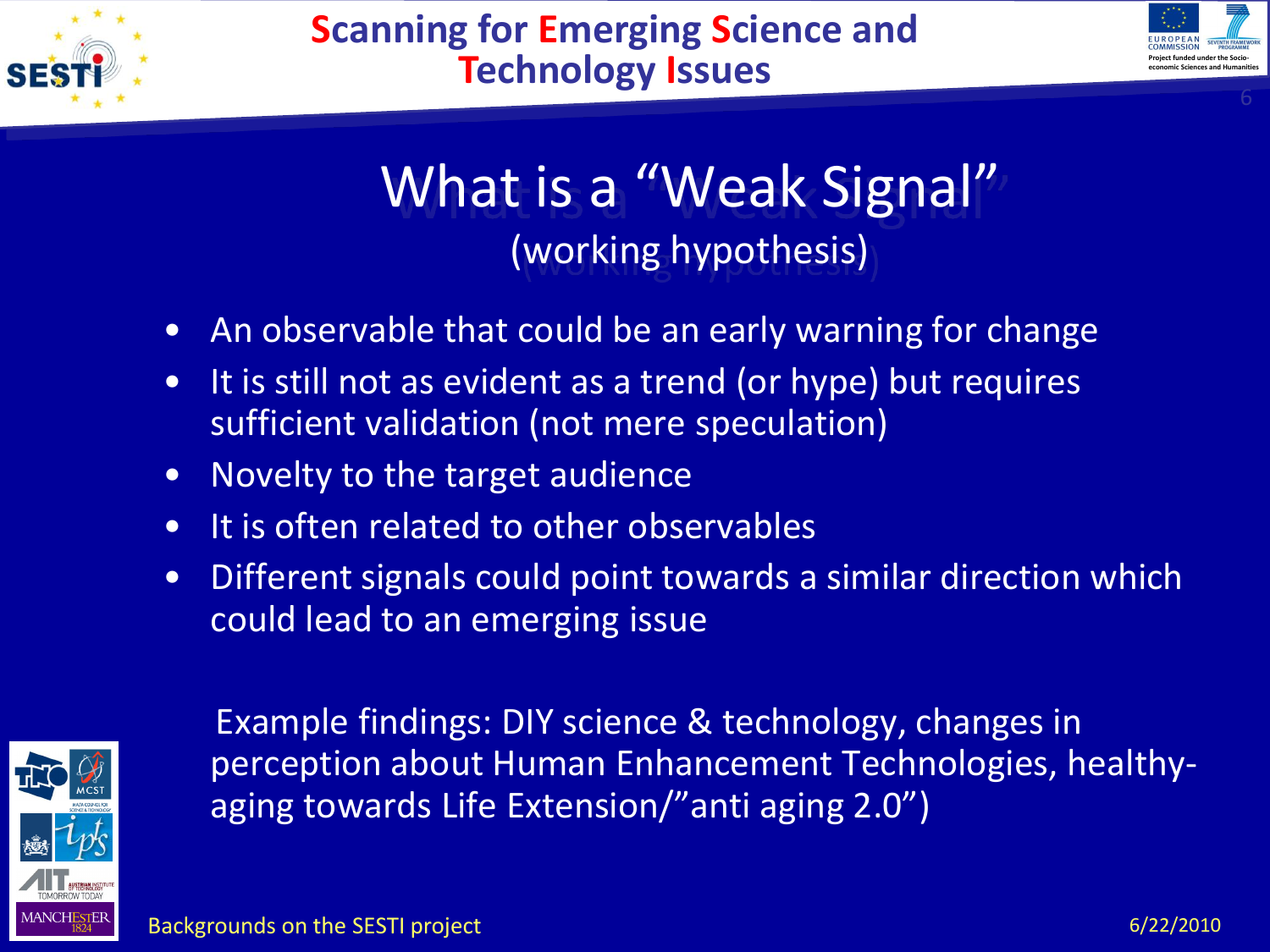



# Research Questions

- Relation to mathematical "Weak Signal" concepts being used to predict earthquakes, volcano eruptions, tsunamis etc.?
- How do emerging issues emerge?
- Which sources are useful?
- Differences to other foresight concepts like 'wild cards', trends, hypes
- When is the signal too weak and when too strong?
- Why does an observable get attention?
- When does a "weak signal" turn into an 'emerging issue'?
- Is 'intuition' a factor, and if, how to make it operational?